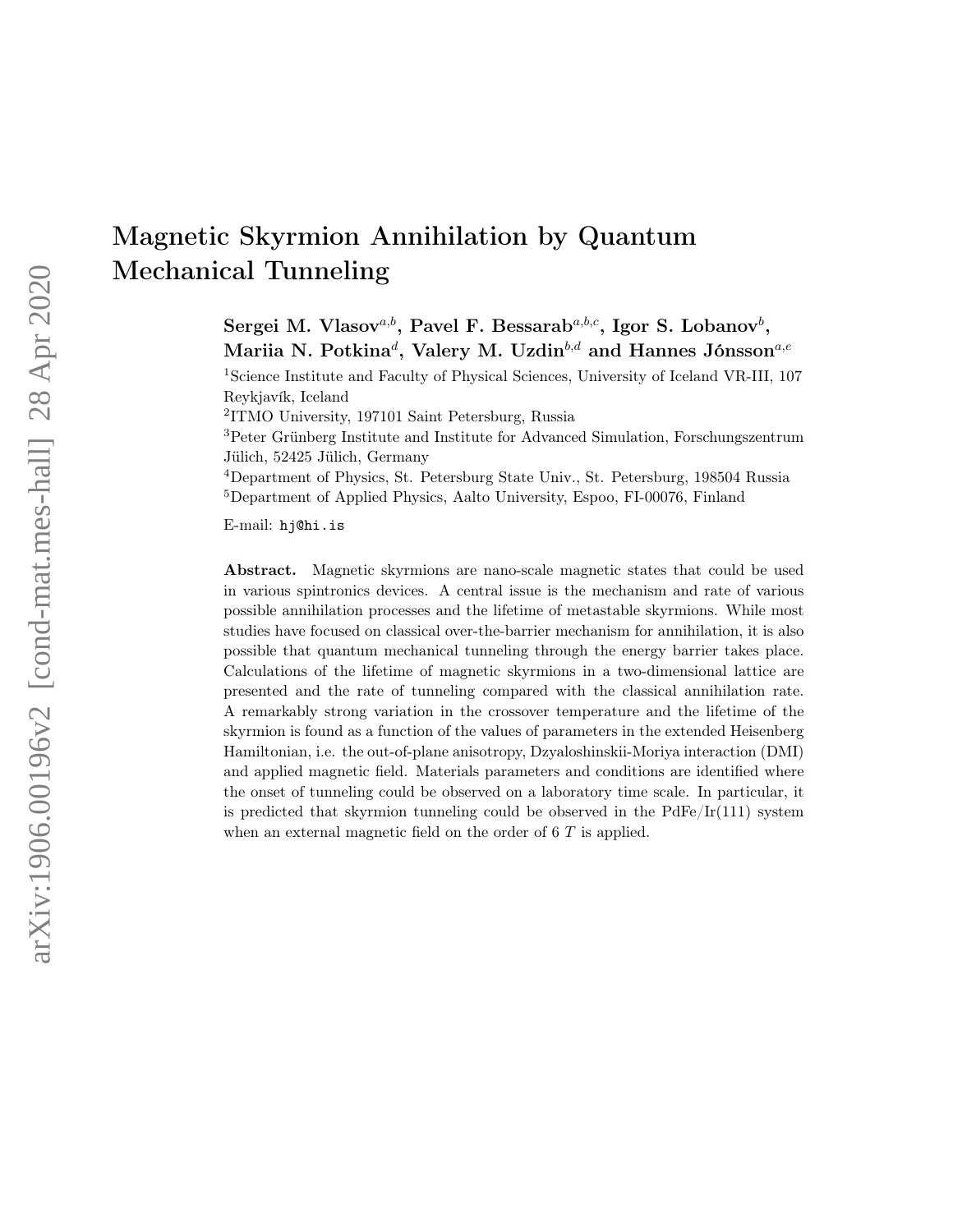# 1. Introduction

Non-collinear localized magnetic states are receiving a great deal of attention, in particular magnetic skyrmions which have been proposed as elements in future spintronics devices [\[1,](#page-11-0) [2,](#page-11-1) [3\]](#page-11-2). Along with interesting transport properties, skyrmions exhibit particle-like behavior and carry a topological charge enhancing their stability with respect to a uniform ground state, typically a ferromagnetic phase. A key issue is the lifetime of the skyrmions and its dependence on temperature and applied magnetic field. Various mechanisms for the annihilation of a skyrmion have been characterized by theoretical modeling of atomic scale systems, in particular collapse in the interior of the sample [\[4,](#page-11-3) [5,](#page-11-4) [6,](#page-11-5) [7\]](#page-11-6) and escape through the boundary of the magnetic domain [\[6,](#page-11-5) [7,](#page-11-6) [8\]](#page-11-7). Two skyrmions can also merge into one, as well as the reverse process where a skyrmion is transformed into a pair of identical skyrmions [\[9\]](#page-11-8).

The activation energy for the various possible transitions can be calculated for a given spin Hamiltonian by finding the minimum energy path (MEP) from the local energy minimum corresponding to the skyrmion state to the final state minimum corresponding to the uniform state. The maximum in energy along the path corresponds to a first order saddle point on the energy surface. The MEP can be found using the geodesic nudged elastic band method [\[4\]](#page-11-3) and the calculation accelerated by making use of knowledge obtained from previous calculations by focusing only on the region near the maximum [\[10\]](#page-11-9). For the classical over-the-barrier mechanism, the pre-exponential in the Arrhenius type rate expression can be estimated using harmonic transition state theory (HTST) for magnetic systems [\[11,](#page-11-10) [12\]](#page-11-11). This has, for example, been done for skyrmions in a PdFe overlayer on Ir(111) surface [\[8,](#page-11-7) [7\]](#page-11-6), a system that has been studied extensively in the laboratory [\[13,](#page-11-12) [14\]](#page-11-13). The challenge is to design materials where skyrmions are sufficiently stable at room temperature and still small enough to be used in spintronic devices. Theoretical calculations can help accelerate this development by identifying the dominant annihilation mechanisms and predicting how the stability of skyrmions depends on materials properties.

In most calculations it is assumed that the system is able to overcome the energy barrier of the transition by thermal activation and this is typically a valid assumption. It is, however, possible that quantum mechanical tunneling brings the system from the metastable skyrmion state to the ground state. Tunneling in systems described by a single magnetic moment, within a macrospin approximation, has been studied extensively [\[17,](#page-11-14) [18,](#page-11-15) [19,](#page-11-16) [20,](#page-11-17) [21,](#page-11-18) [22,](#page-11-19) [23\]](#page-11-20), in particular in the context of molecular magnets, both experimentally [\[25,](#page-12-0) [24,](#page-12-1) [26,](#page-12-2) [27\]](#page-12-3) and theoretically [\[18,](#page-11-15) [22\]](#page-11-19). For example, the rate of magnetization reversals in a  $Mn_4$  monomer and dimer molecular magnets has been calculated as a function of temperature and excellent agreement obtained with the experimentally measured rates [\[26,](#page-12-2) [27\]](#page-12-3) both the high temperature classical regime and the crossover temperature for tunneling, using a Hamiltonian parametrized from various experimental observations [\[21,](#page-11-18) [22\]](#page-11-19).

Since skyrmion stability is of central importance, it is important to have a way to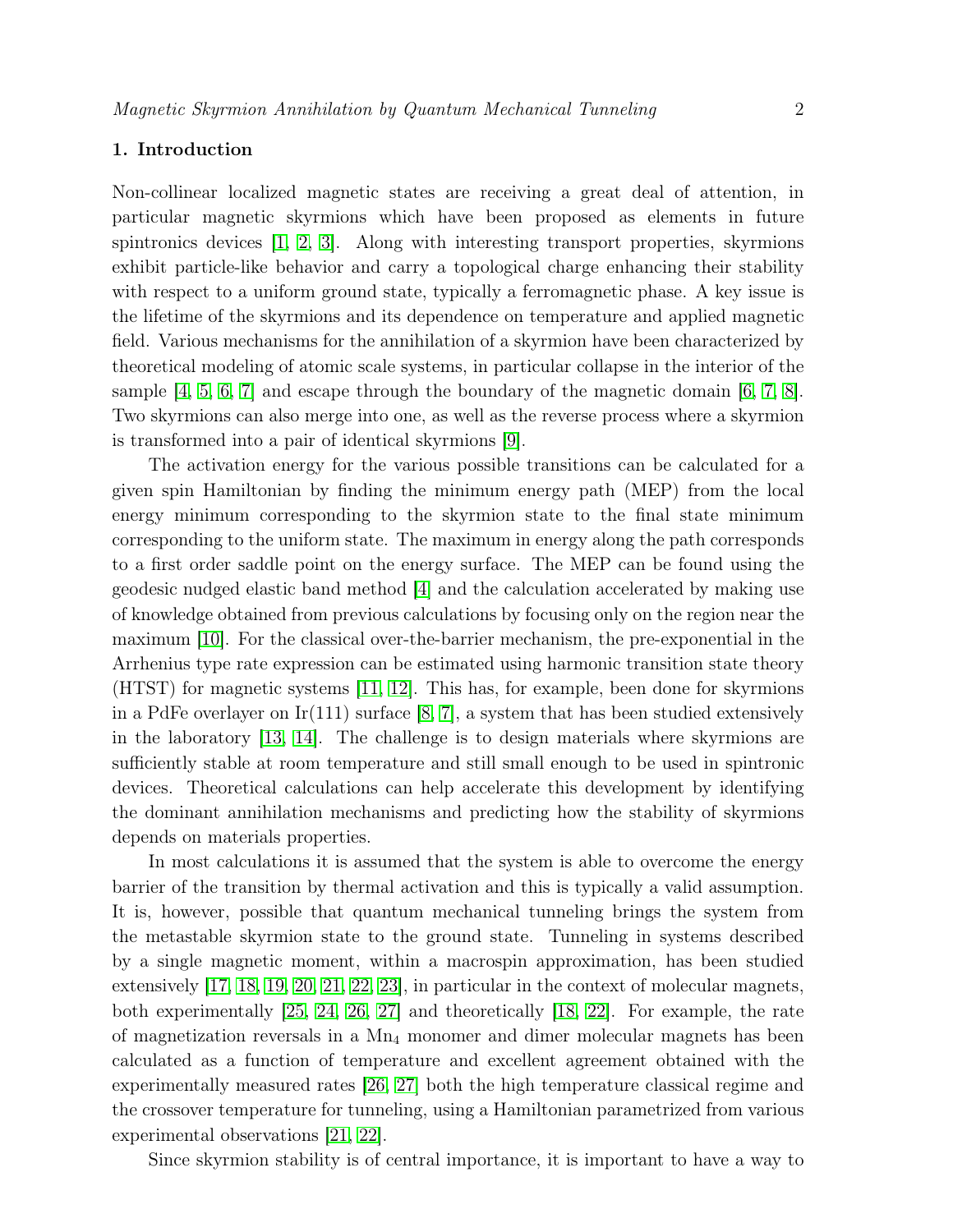estimate whether tunneling is an important annihilation mechanism. An experimental observation of skyrmion tunneling would, furthermore, be an example of what is referred to as macroscopic quantum tunneling and is of considerable interest in the study of quantum phenomena.

Recently, the quantum mechanical nature of skyrmions has received some attention. Roldán-Molina *et al.* [\[28\]](#page-12-4) calculated the zero-point energy associated with quantum spin fluctuations and found that it can contribute up to 10% of the total Zeeman energy necessary to remove a skyrmion with an applied magnetic field. Diaz and Arovas [\[29\]](#page-12-5) considered a model where skyrmions are formed by adding a local magnetic field over a circular spot, opposing a uniform magnetic field stabilizing the ferromagnetic phase so as to form a single skyrmion ground state. The rate of skyrmion nucleation by tunneling at zero temperature to this induced ground state was calculated using path integrals and a collective coordinate approximation. Psaroudaki et al. [\[30\]](#page-12-6) generalized the micromagnetic equations of motion to finite temperature using a path integral formalism and predicted a quantum mechanical addition to the effective mass of the skyrmion. Derras-Chouk, Chudnovsky and Garanin [\[31\]](#page-12-7) derived a Lagrangian describing the coupled dynamics of skyrmion radius and chirality angle and estimated the tunneling rate of skyrmion collapse within an instanton approach. In their calculations the skyrmion is described as a Belavin-Polyakov (BP) soliton [\[32\]](#page-12-8), an approximation corresponding to small DMI and crystalline anisotropy as compared to the exchange interaction. The BP soliton shape can be a good approximation for some systems but is not of general validity and the widely studied  $PdFe/Ir(111)$  system is one example where it does not apply, as illustrated below. In order to search more generally over materials parameters and experimental conditions to evaluate the possibility of observing skyrmion tunneling in the laboratory, it is important to use as general approach as possible to predict both the crossover temperature for tunneling as well as the lifetime of the skyrmion at that temperature.

This article presents results of calculations of the crossover temperature for quantum mechanical tunneling for a range of materials parameters, with special focus on the  $PdFe/Ir(111)$  system. The magnetic moments in the system are taken into account explicitly without introducing collective coordinates a priori. The method is based on instanton theory and represents an extension of methodology presented earlier for systems described by a single magnetic moment [\[21,](#page-11-18) [22\]](#page-11-19). A region in parameter space is identified where the lifetime of the skyrmion is on a laboratory time scale at the crossover temperature, thus identifying possible candidate materials for the observation of skyrmion tunneling. The prediction is made that skyrmion tunneling could be observed in  $PdFe/Ir(111)$  in the presence of an external magnetic field.

## 2. Methods

Within HTST for over-the-barrier transitions in magnetic systems, the mechanism and rate of thermally induced transitions is characterized by the first order saddle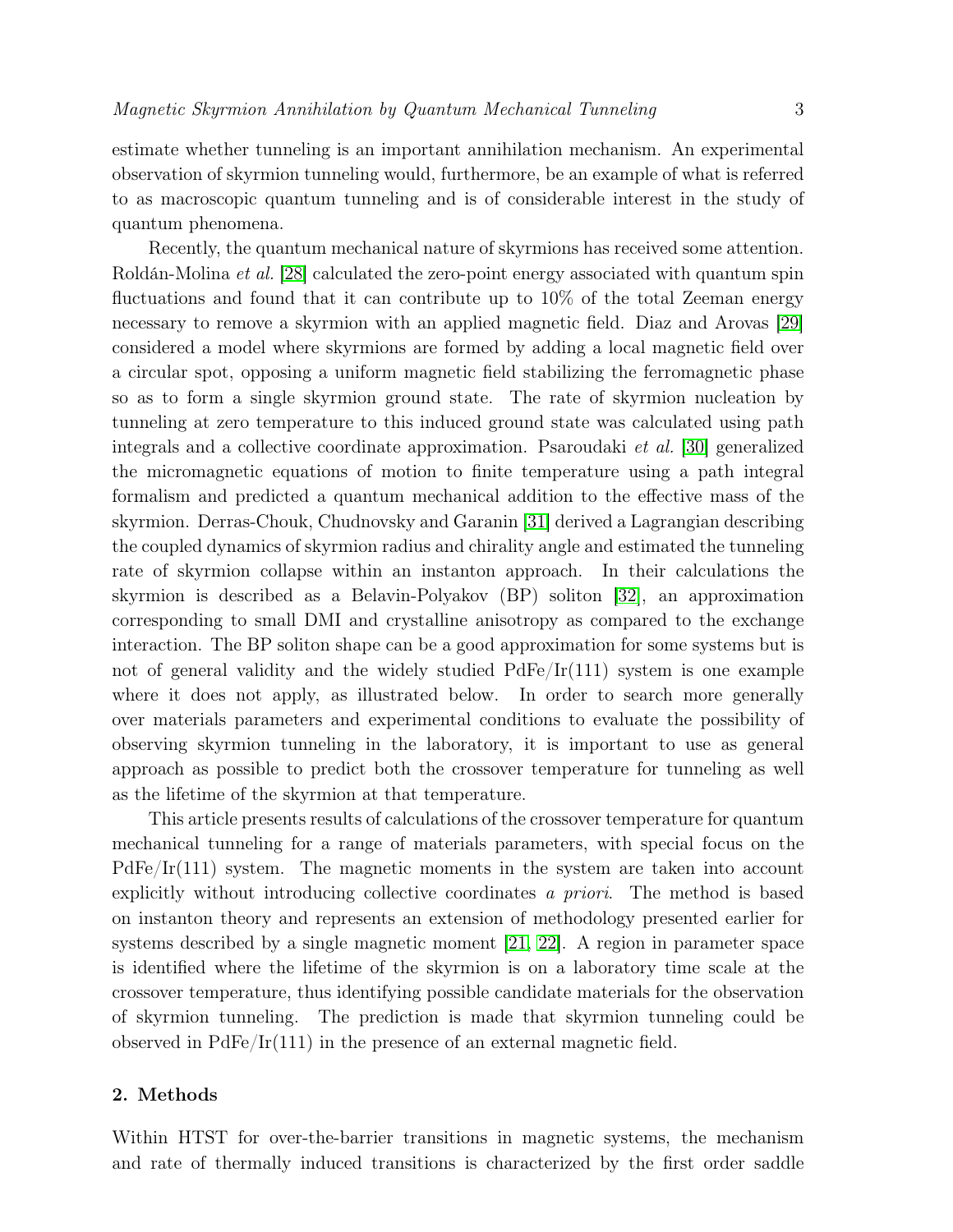point on the energy surface,  $\vec{s}^{\dagger}$  with energy  $E^{\dagger}$ , representing the highest point along the MEP connecting the initial state and the final state [\[11,](#page-11-10) [12\]](#page-11-11). At a first order saddle point, the Hessian matrix has one negative eigenvalue. HTST can be used to estimate the lifetime of a metastable skyrmion state when the dominant annihilation mechanism is over-the-barrier transitions as is the case at high enough temperature. As the temperature is lowered, the rate of such transitions drops and eventually the temperature independent quantum mechanical tunneling becomes the dominant transition mechanism. The challenge is to estimate the crossover temperature,  $T_c$ , where tunneling becomes dominant.

Instanton theory can be used to define and evaluate  $T_c$  [\[33,](#page-12-9) [34,](#page-12-10) [35\]](#page-12-11). It corresponds to the highest temperature where a periodic solution of the equation of motion in imaginary time exists within an infinitesimal vicinity of the first-order saddle point on the energy surface. Such a path is referred to as an instanton and from its period,  $\beta$ , a corresponding temperature can be found as  $T = \hbar / k_B \beta$ . The appearance of such a path as temperature is lowered can be deduced from an analysis of the Euclidean (imaginary-time) action. For a system with N spins with magnitude  $\mu$  and orientation defined by a set of unit vectors  $\mathbf{s}_i$ ,  $i = 1, \ldots, N$ , the action is [\[36\]](#page-12-12)

<span id="page-3-0"></span>
$$
Q[\vec{\mathbf{s}}, \partial_\tau \vec{\mathbf{s}}, \tau] = i\mu \sum_{k=1}^N \int_{-\beta/2}^{\beta/2} d\tau \mathbf{A}_k \partial_\tau \mathbf{s}_k + \int_{-\beta/2}^{\beta/2} d\tau \mathcal{H}(\vec{\mathbf{s}}), \tag{1}
$$

where  $\vec{s} = {\mathbf{s}_1, \mathbf{s}_2, \ldots \mathbf{s}_N}$ ,  $\mathbf{s}_k(\tau)$  is a closed trajectory,  $\mathbf{s}_k(-\beta/2) = \mathbf{s}_k(\beta/2)$ , and  $\mathcal{H}(\vec{s})$  is the Hamiltonian. The first term in this equation is the Berry phase and  $A_k$  is referred to as Berry connection [\[37\]](#page-12-13). It is related to the area of on a sphere for each spin bounded by the trajectory and can be expressed as [\[36\]](#page-12-12)

$$
\mathbf{A}_{k}\partial_{\tau}\mathbf{s} = 2\arctan\left(\frac{\partial_{\tau}\mathbf{s} \cdot (\mathbf{s} \times \mathbf{s}^{0})}{2 + 2\mathbf{s} \cdot \mathbf{s}^{0} + \partial_{\tau}\mathbf{s} \cdot \mathbf{s}^{0}}\right)
$$
(2)

where  $s^0$  is some reference direction.

To find an instanton in the vicinity of  $\vec{s}^{\dagger}$ , the action in Eq. [\(1\)](#page-3-0) is expanded up to second order

$$
Q[\vec{\mathbf{s}}] = Q^{\dagger} + \delta Q + \frac{1}{2}\delta^2 Q + \dots,\tag{3}
$$

where  $\vec{s} = \vec{s}^{\dagger} + \delta \vec{s}$  and  $Q^{\dagger} = \beta E^{\dagger}$ . In addition to the boundary conditions,  $\delta s_k(-\beta/2) =$  $\delta \mathbf{s}_k(\beta/2) = 0$ , a normalization constraint needs to be added for each spin,  $\delta \mathbf{s}_k \cdot \mathbf{s}_k = 0$ . At the saddle point  $\delta Q = 0$ . The second order variation of the action in the vicinity of the saddle point can be written as

$$
\frac{1}{2}\delta^2 Q[\vec{\mathbf{s}}] = i\mu \sum_{k=1}^N \int_{-\beta/2}^{\beta/2} d\tau \left[ \frac{\partial_\tau \delta \mathbf{s}_k \times \mathbf{s}^0}{1 + \mathbf{s}^0 \cdot \mathbf{s}_k^\dagger} + \frac{\partial_\tau \delta \mathbf{s}_k \times \mathbf{s}^0}{(1 + \mathbf{s}^0 \cdot \mathbf{s}_k^\dagger)^2} + \frac{\partial_\tau \delta \mathbf{s}_k \times \mathbf{s}_k^\dagger}{(1 + \mathbf{s}^0 \cdot \mathbf{s}_k^\dagger)^2} \right] \delta \mathbf{s}_k
$$
  
+ 
$$
\int_{-\beta/2}^{\beta/2} d\tau \left( \delta \vec{\mathbf{s}} \tilde{\nabla}^2 \mathcal{H} \delta \vec{\mathbf{s}} \right)
$$
(4)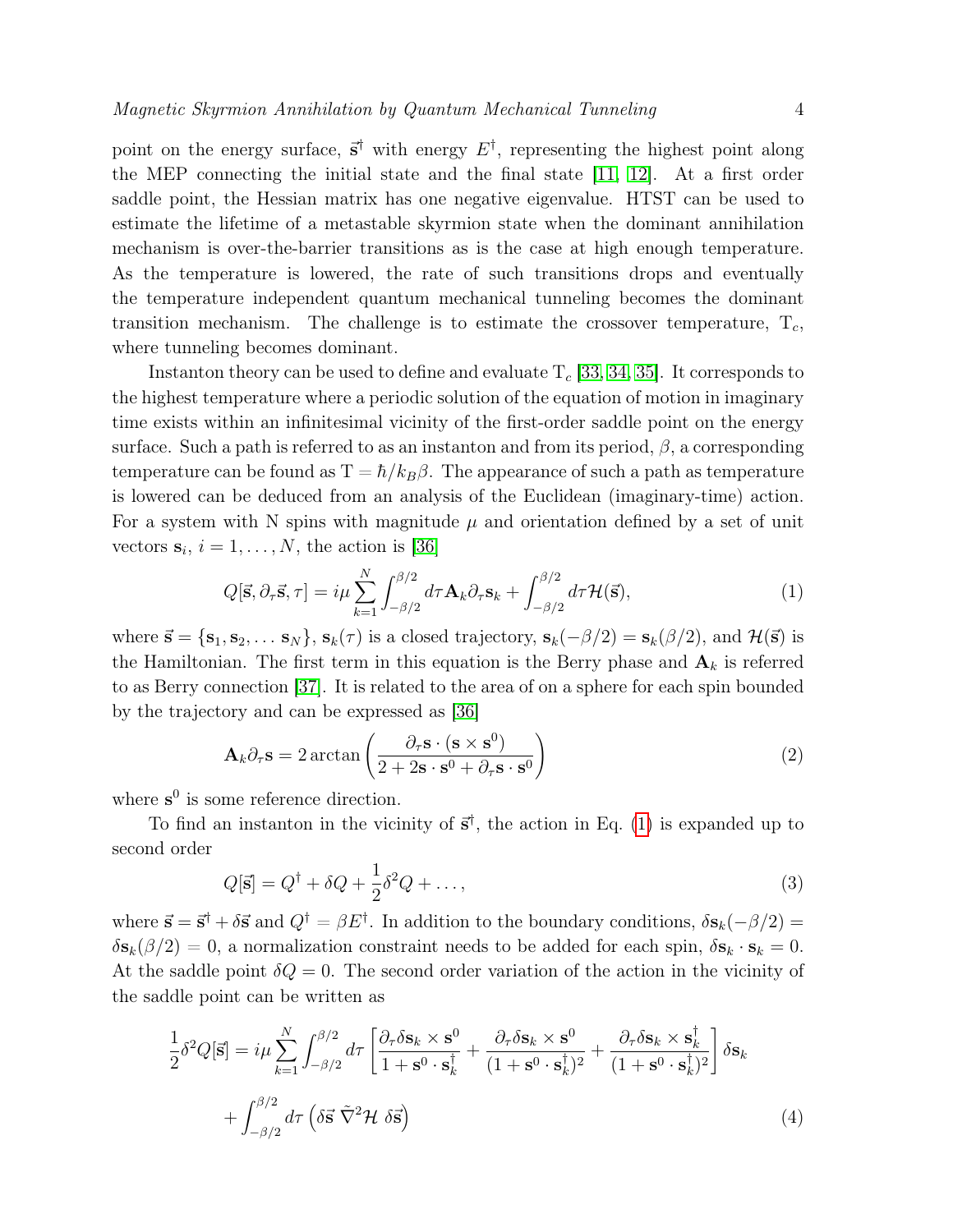Magnetic Skyrmion Annihilation by Quantum Mechanical Tunneling 5

where  $\tilde{\nabla}^2 \mathcal{H}$  is the Hessian matrix evaluated at  $\vec{s}^{\dagger}$  and the tilde specifies a restriction to the tangent space [\[9\]](#page-11-8). The linearized Landau-Lifshitz equation in imaginary time can be obtained by setting  $\delta^2 Q = 0$  and taking the cross product with  $\vec{s}$ <sup>†</sup> from the left

$$
\partial_{\tau} \delta \mathbf{s}_k = \frac{i}{\mu} \left( \delta \mathbf{s}_k \times \tilde{\nabla}_k^2 \mathcal{H} \, \delta \mathbf{s} \right), \quad \forall k \in [1..N]. \tag{5}
$$

This can be written in matrix form as

<span id="page-4-0"></span>
$$
\frac{\partial}{\partial \tau} \delta \vec{\mathbf{s}} = \frac{i}{\mu} \mathbf{M} \ \delta \vec{\mathbf{s}}.\tag{6}
$$

The matrix **M** has N pairs of complex conjugate eigenvalues,  $\lambda_k$ . One of the pairs, chosen here to correspond to  $k=1$ , is real valued but the other  $N-1$  pairs are purely imaginary  $\lambda_k = \pm i\eta_k$  A discussion of the properties of the matrix **M** can be found in Ref. [\[39,](#page-12-14) [40\]](#page-12-15).

The general solution of Eq. [\(6\)](#page-4-0) has the following form

$$
\delta \vec{\mathbf{s}}(\tau) = \sum_{k=1}^{N} c_k \mathbf{u}_k e^{\omega_k \tau} + c.c.
$$
 (7)

where the  $u_k$  are the eigenvectors and  $\lambda_k$  the eigenvalues of M, and  $c_k$  are the expansion coefficients. The real pair of eigenvalues,  $\lambda_1$ , corresponds to the periodic solution with eigenfrequency  $\omega_1 = i\lambda_1/\mu$  and this is the instanton. The period of motion along this trajectory relates to the frequency as  $1/\beta = |\omega_1|/2\pi$ , and gives the onset temperature for tunneling as

<span id="page-4-1"></span>
$$
T_c = \frac{\hbar |\omega_1|}{2\pi k_B}.\tag{8}
$$

Equation [\(8\)](#page-4-1) has the same form as the crossover temperature in particle systems  $[35]$ , but there is a significant difference. In the case of particle rearrangements,  $\omega_1 = \sqrt{-\lambda_1}$  where  $\lambda_1$  is the negative eigenvalue of the Hessian matrix at the firstorder saddle point on the energy surface, whereas for magnetic systems, governed by the Landau-Lifshitz equation of motion,  $\omega_1$  depends on the determinant of the Hessian matrix, i.e. all the eigenvalues. For a single spin described by spherical polar coordinates  $\theta$  and  $\phi$  [\[21\]](#page-11-18)

$$
T_c = \frac{\sqrt{E_{\theta\theta}^{\dagger} E_{\phi\phi}^{\dagger} - \left(E_{\theta\phi}^{\dagger}\right)^2}}{2\pi k_B \mu \sin \theta^{\dagger}},
$$
\n
$$
\tag{9}
$$

where  $E_{\theta\theta}^{\dagger}, E_{\phi\phi}^{\dagger}$ , and  $E_{\theta\phi}^{\dagger}$  are second derivatives of the energy function. For a multi-spin system, it is better to work with Cartesian coordinates, as has been done in the present case, because of the problems that can arise if any of the spins points in the vicinity of the two poles.

Once the onset temperature for tunneling has been found, the transition rate at that temperature can be estimated using HTST [\[11\]](#page-11-10). The quantum mechanical effects on the transition rate can, however, be large already at  $T_c$ . For example, in atomic rearrangements involving chemical reactions or diffusion events, the transition rate has in some cases been found to be a couple of orders of magnitude larger than the classical rate at  $T_c$  [\[41\]](#page-12-16). Significant quantum effects can, therefore, be evident well above  $T_c$ .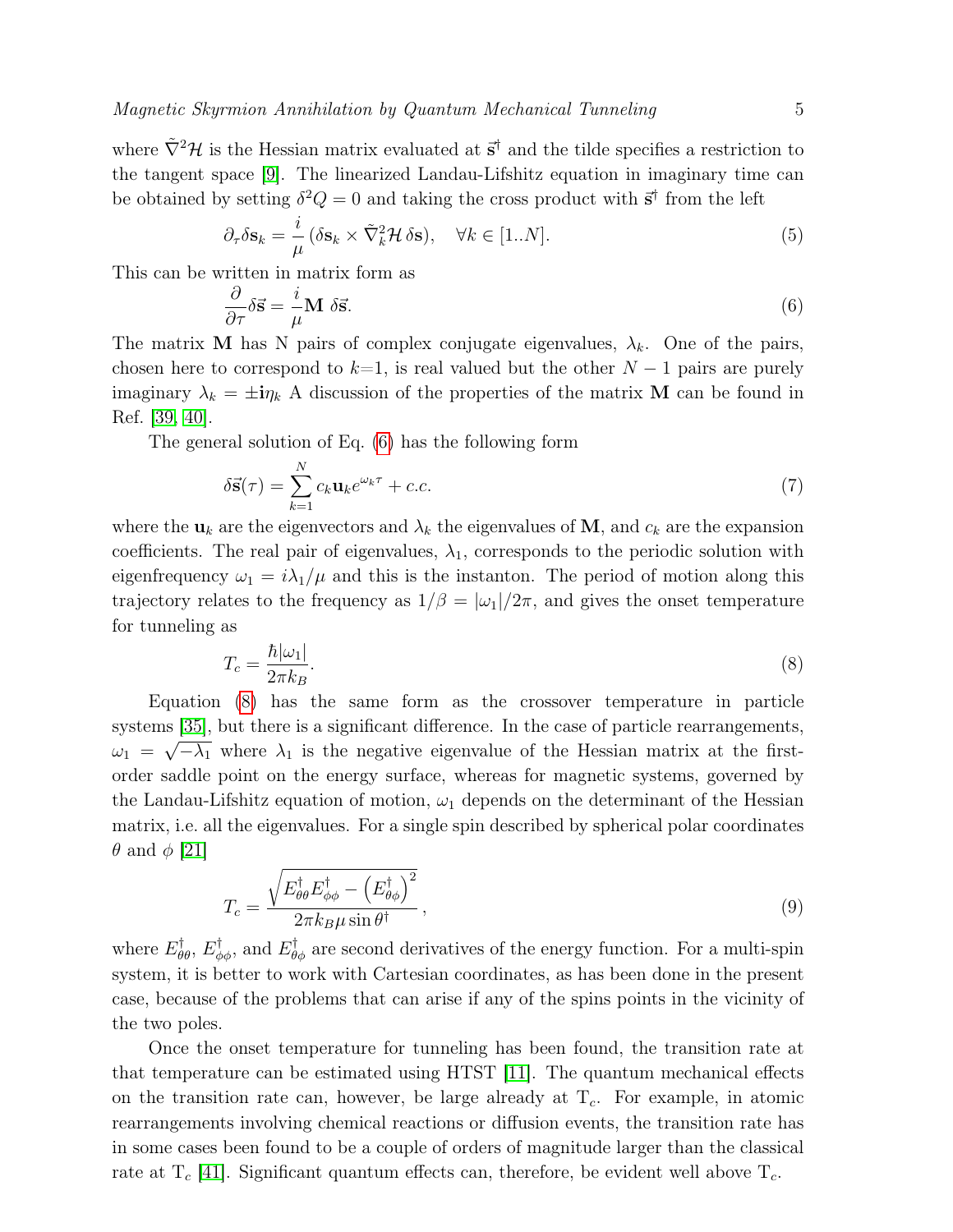# 3. Model

The calculations presented here are based on an extended Heisenberg Hamiltonian for the system

$$
\mathcal{H}(\vec{\mathbf{s}}) = \sum_{\langle ij \rangle} [\mathbf{D}_{ij} \cdot (\mathbf{s}_i \times \mathbf{s}_j) - J \mathbf{s}_i \cdot \mathbf{s}_j] - \sum_{i=1}^N \left[ \mu \mathbf{B} \cdot \mathbf{s}_i + K s_{i,z}^2 \right]
$$
(10)

where  $D_{ij}$  is the Dzyaloshinskii-Moriya vector lying in the plane of the lattice parallel to the vector pointing between two nearest neighbor sites  $i$  and  $j$ , thereby supporting Bloch type skyrmions,  $J$  is the exchange coupling parameter,  $K$  the out of plane anisotropy constant, and B the uniform external magnetic field applied perpendicular to the lattice plane. The sum  $\langle i j \rangle$  includes distinct nearest neighbor pairs. The system consists of 2500 spins on a triangular lattice with lattice spacing  $\alpha = 1$  and periodic boundary conditions. This model can, in particular, represent well the  $PdFe/Ir(111)$  system. Parameter values obtained from density functional theory calculations [\[16\]](#page-11-21) have been used in calculations of skyrmion lifetime using HTST and found to give results that are consistent with experimental measurements of  $PdFe/Ir(111)$  [\[8\]](#page-11-7).

#### 4. Results and Discussion

#### 4.1. Scan over parameter values

Fig. [1](#page-6-0) shows the calculated onset temperature,  $T_c$ , for the tunneling of the skyrmion to the ferromagnetic state as a function of scaled Dzyaloshinskii-Moriya parameter,  $D/J$ , and scaled anisotropy parameter,  $K/J$ , when the applied magnetic field is  $B = 0.73B<sub>D</sub>$ where  $B_D = D^2/(\mu J)$  is the critical field [\[42\]](#page-12-17). The value obtained for T<sub>c</sub> varies from 1 K to 4 K over the range of parameter values used.

The shift in annihilation mechanism from over-the-barrier to tunneling could be observed by measuring the lifetime of skyrmions as a function of temperature. It is manifested by a break between a temperature dependent lifetime above  $T_c$  to temperature independent lifetime below  $T_c$ . The Arrhenius graph displaying the logarithm of the lifetime vs. inverse temperature shows an intersection between a straight line with slope determined by the activation energy above above  $T_c$  to a line with zero slope below  $T_c$ . In order for the crossover to be observable, the skyrmion lifetime at  $T_c$  needs to be on laboratory time scale, i.e. on the order of seconds or minutes. It is, therefore, important to also estimate the lifetime of the skyrmion at  $T_c$ and this is done here using HTST.

Fig. [2](#page-7-0) shows the calculated lifetime as a function of scaled parameter values in the Hamiltonian. The size of the skyrmion is also indicated by the color scale. The stability of skyrmions is to large extent related to their size [\[43\]](#page-12-18), as can be seen from Fig. [2.](#page-7-0) The smaller the skyrmion, the shorter the lifetime. The lifetime changes remarkably strongly over this small range of parameter values. Since the lifetime is also a strong function of temperature, the window for observing the crossover is limited to a narrow range of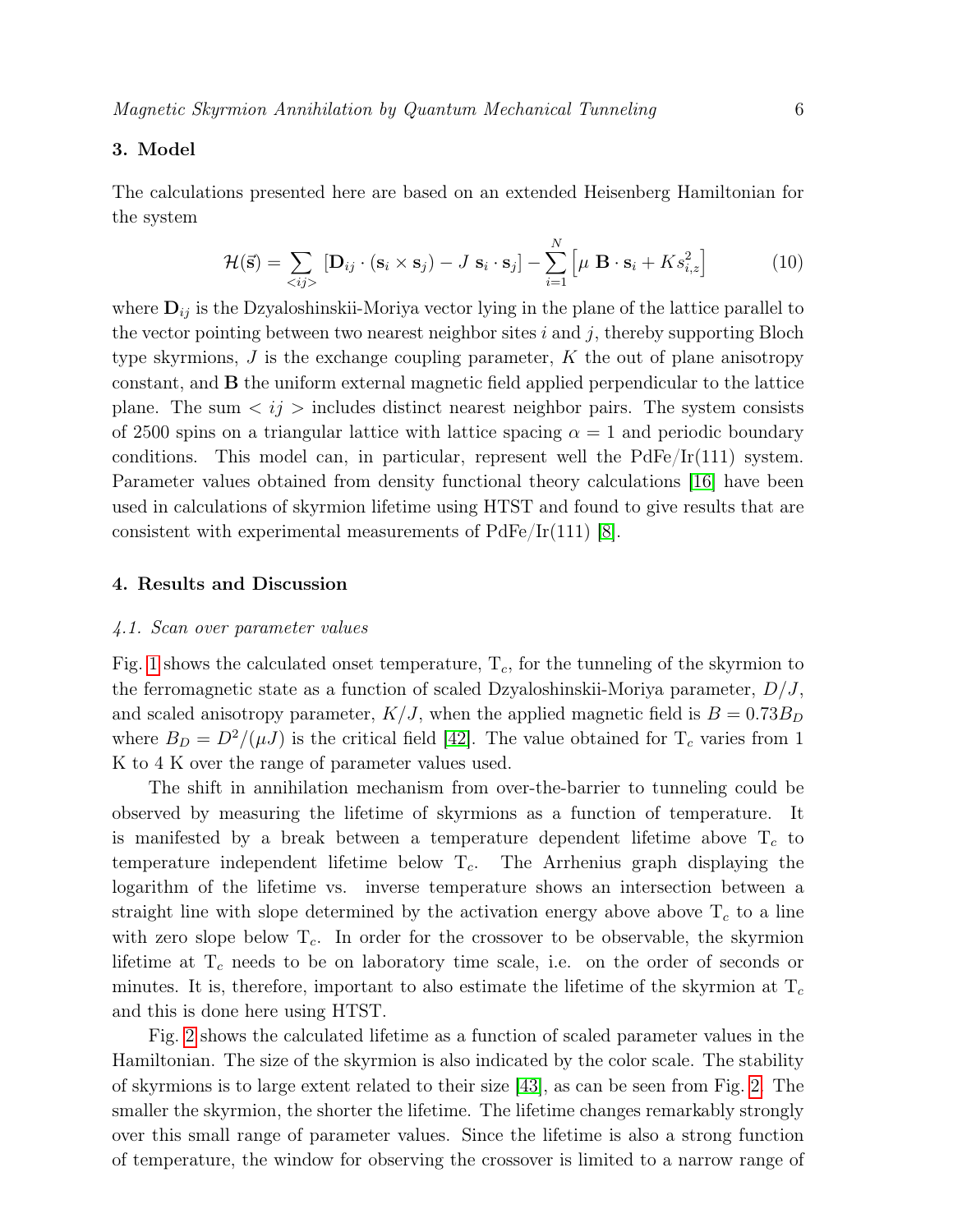

<span id="page-6-0"></span>Figure 1. Onset temperature for quantum mechanical tunneling of a skyrmion in a two-dimensional triangular lattice as a function of scaled parameters in the extended Heisenberg Hamiltonian: the Dzyaloshinskii-Moriya parameter D and the anisotropy parameter  $K$  in units of the exchange coupling parameter  $J$ . The scaled external magnetic field is  $B = 0.73 B_D$ , where  $B_D = D^2/(\mu J)$  is the critical field. The white star indicates the calculated value for the PdFe/Ir(111) system where  $J = 7$  meV [\[13\]](#page-11-12) and the field then corresponds to  $B = 3 T$ , giving a crossover temperature of  $T_c = 4 K$ . The lifetime of the skyrmion is, however, very long under those conditions as illustrated in Fig. 2, but can be reduced by increasing the strength of the external field (see Fig. 3).

parameter values. But, this range does exist and it should be possible to find materials where such measurements can be performed.

## 4.2. The PdFe/Ir(111) system

A great deal of experimental effort has focused on skyrmions in the  $PdFe/Ir(111)$ system [\[13,](#page-11-12) [15\]](#page-11-22). Parameter values obtained from density functional theory [\[16\]](#page-11-21) are found to give results that are consistent with the experimental observations [\[8\]](#page-11-7). Fig. [1](#page-6-0) shows calculated results using those parameter values when the applied field is  $B =$ 3 T. Under such conditions, the crossover temperature is 4 K but the lifetime is much too long at that temperature for experimental observations. By increasing the applied magnetic field, the size of the skyrmion is reduced and the lifetime thereby shortened, as illustrated in Fig. 3. The variation of  $T_c$  with respect to the strength of the anisotropy and the DMI is shown in more detail in Fig. 4. With an applied field of  $B = 6.4 T$ , the lifetime is brought down to a couple of minutes and the crossover temperature is still not too low, about 1.5 K. The lifetime is an extremely strong function of the field. In a field of 6.5 T it is predicted to be 10 seconds. Our calculations therefore predict that tunneling of skyrmions could be observed in this system on a laboratory time scale by applying strong enough magnetic field. Other materials may of course be better suited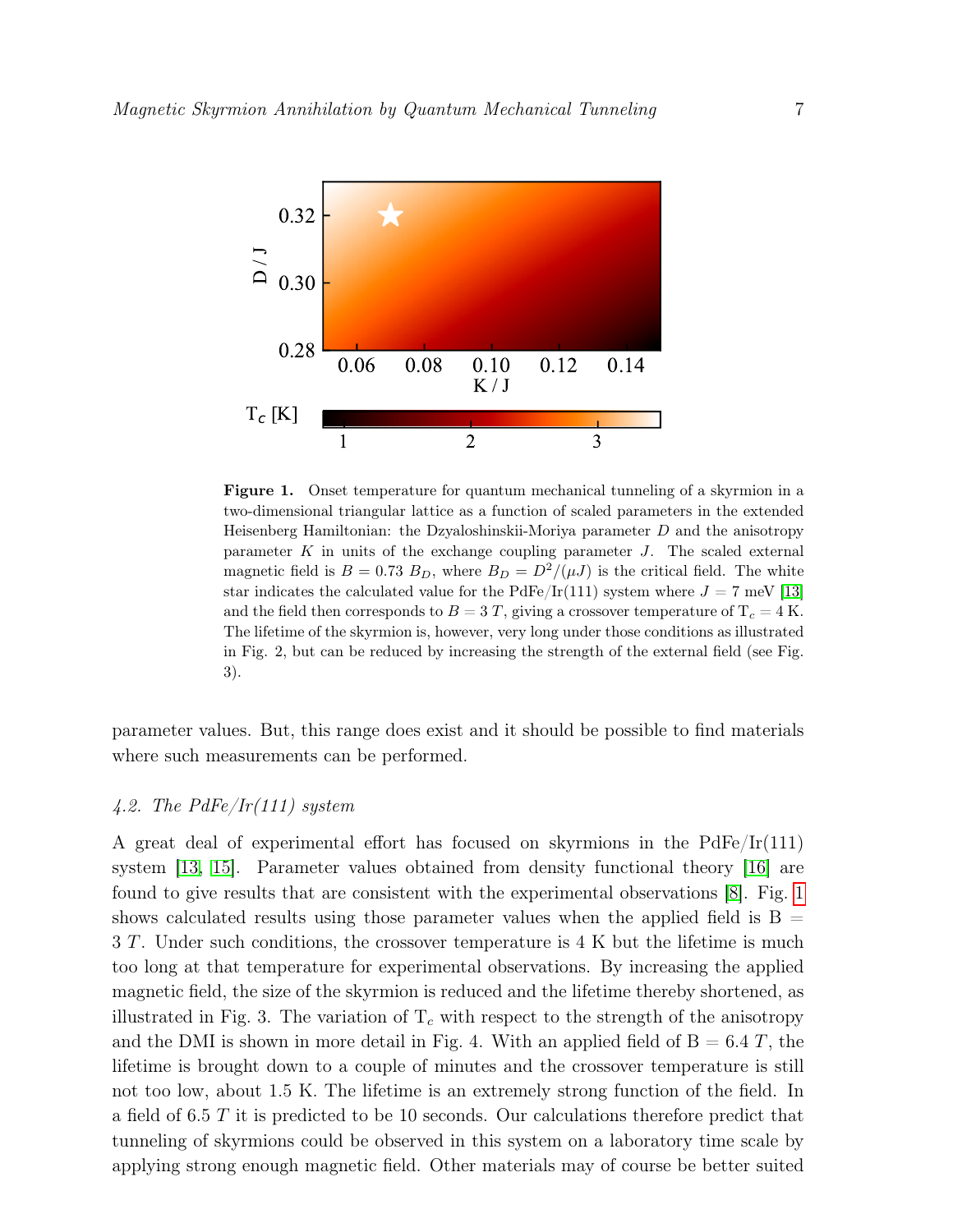

<span id="page-7-0"></span>Figure 2. Calculated skyrmion lifetime at the onset temperature for quantum mechanical tunneling as a function of scaled parameters in the extended Heisenberg Hamiltonian: the Dzyaloshinskii-Moriya parameter  $D$  and the anisotropy parameter  $K$ in units of the exchange coupling parameter  $J$  (white contour lines), superimposed on a contour graph of the skyrmion radius defined to be the distance from the skyrmion center to spins with  $s_z=0$  (see color bar to the right). The calculations are for scaled external magnetic field  $B = 0.73$   $B_D$  and lifetime is evaluated for  $J = 7$  meV  $B = 3$  T [\[13\]](#page-11-12). For small skyrmions, the lifetime at the crossover temperature for tunneling,  $T_c$ , can be on laboratory scale.

for the observation of skyrmion tunneling, but the  $PdFe/Ir(111)$  system is at least one possible candidate.

The DMI and crystalline anisotropy are relatively strong as compared to the exchange interaction in  $PdFe/Ir(111)$ , as shown in Fig. 5. Therefore, they cannot be considered as small perturbations for this system. Also, even when the size of the skyrmion is reduced by applying a field of  $B = 8$  T, the exchange interaction has not reached the BP limit of  $4\pi\sqrt{3}J$ . The BP soliton is, therefore, not a good approximation for this system and the more general methodology presented here without pre-determined shape function is needed in order to obtain accurate results.

#### 5. Conclusions

The calculations presented here make a prediction regarding conditions and materials parameters that make it possible to observe a crossover from classical over-the-barrier to quantum mechanical tunneling mechanism of skyrmion collapse, an interesting example of macroscopic tunneling. It is important to assess to what extent the tunneling mechanism needs to be taken into account when estimating the lifetime of skyrmions for practical applications. The method presented here includes all spins in the system without assuming a preconceived effective shape of the skyrmion or a predefined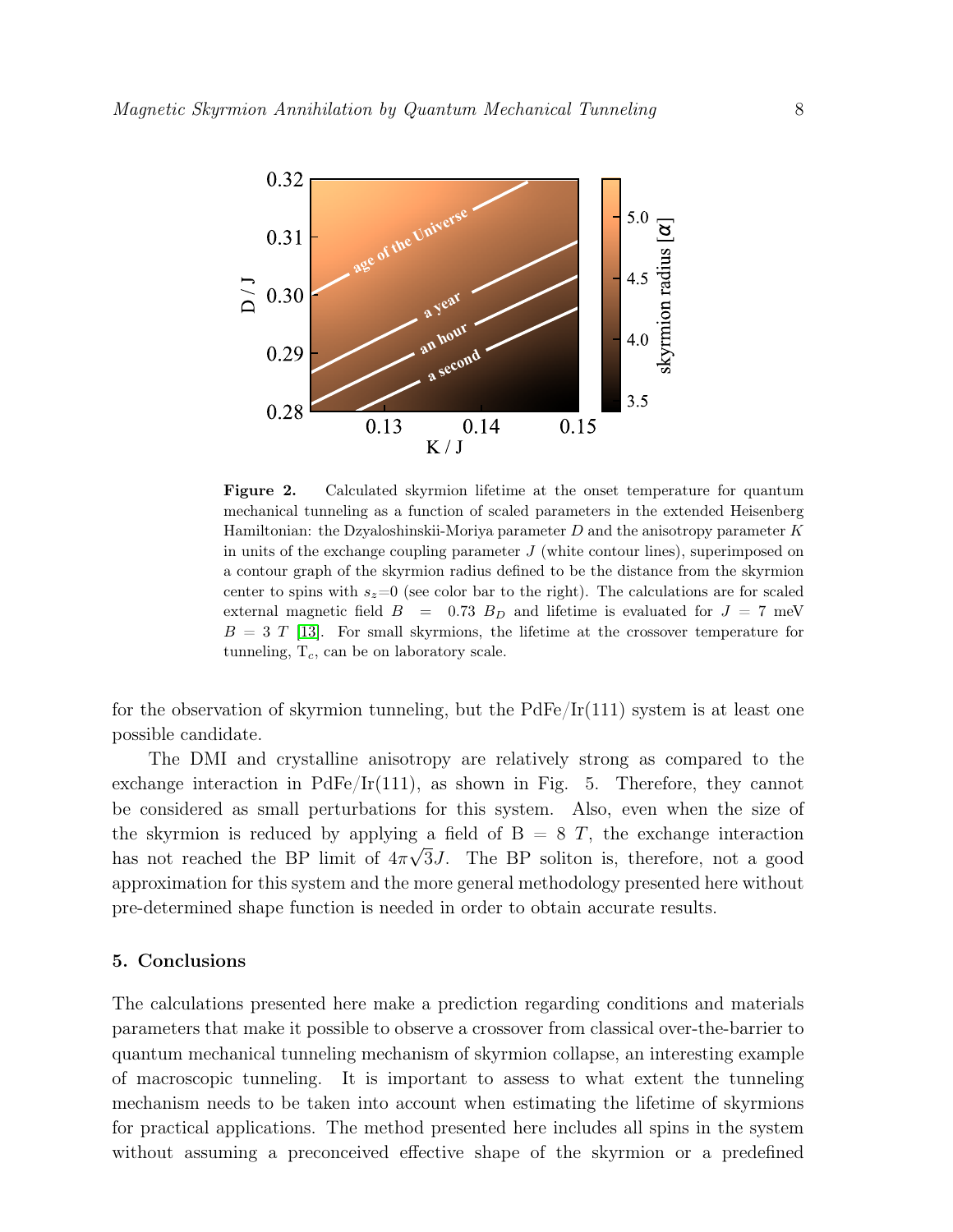

**Figure 3.** Calculated results for a skyrmion in the  $PdFe/Ir(111)$  system as a function of applied magnetic field. The parameters in the extended Heisenberg Hamiltonian are taken to be  $D/J = 0.32$  and  $K/J = 0.07$  with  $J = 7$  meV and  $\mu = 3 \mu_B$  (consistent with Ref. [\[13\]](#page-11-12), see also Fig. 1). Upper: Onset temperature for tunneling,  $T_c$ , (dashed line, right axis) and skyrmion lifetime in seconds at that temperature,  $\langle \tau \rangle$  (solid line, left axis). In a field of  $B = 6.4$  T, the lifetime of the skyrmion at the onset temperature for tunneling is predicted to be a couple of minutes, and it drops to 10 seconds at 6.5 T. The dotted line indicates a lifetime of 1 s. Lower: Relative energy of the metastable skyrmion with respect to the ferromagnetic state,  $\Delta E^{Sk-FM}$ , and energy barrier for the annihilation of the skyrmion,  $\Delta E^{ts-Sk}$ .

collective reaction coordinate. The onset temperature is estimated using an instanton approach and the lifetime of the skyrmion at the crossover temperature estimated from the harmonic approximation of transition state theory. This approach has previously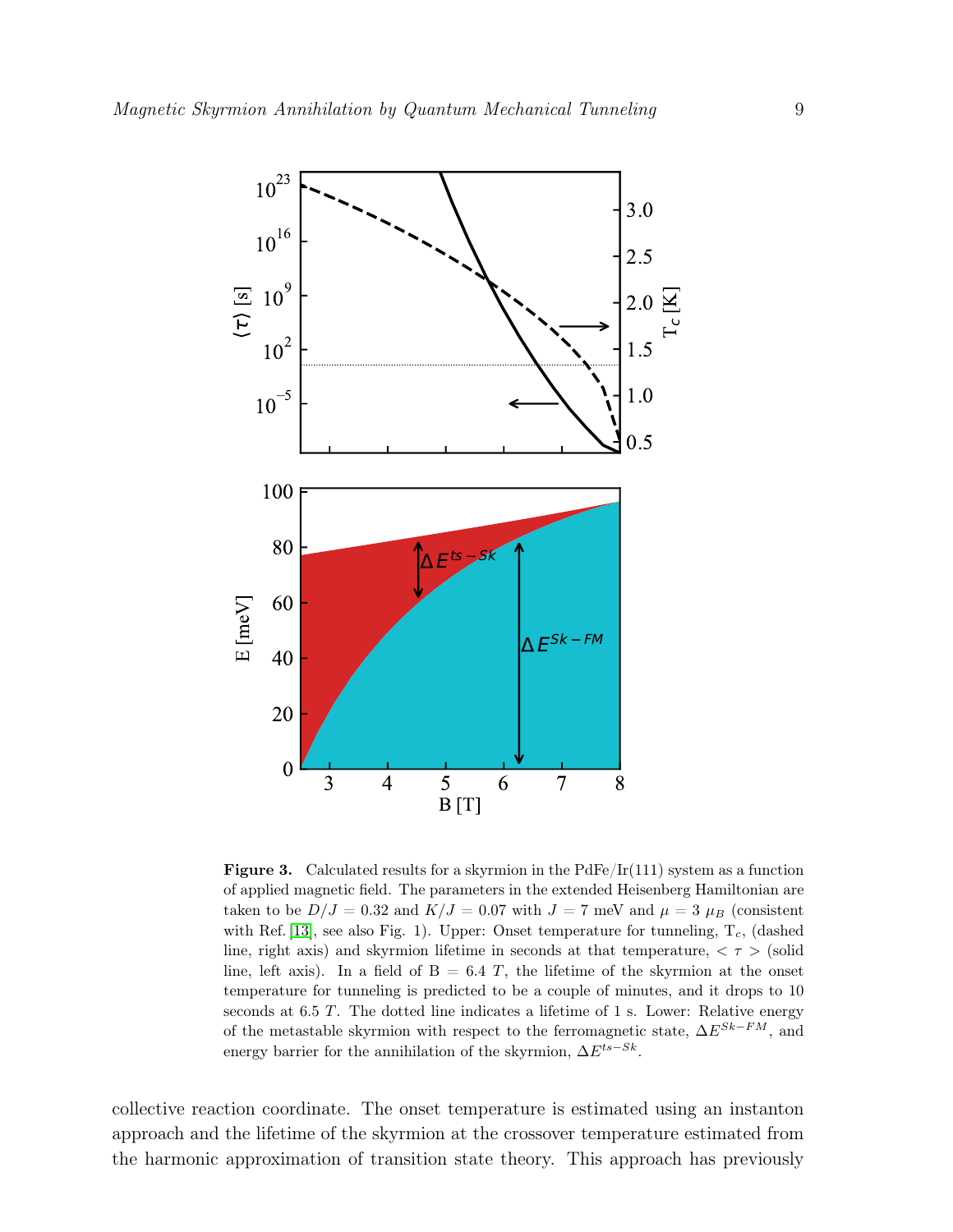

**Figure 4.** Calculated onset temperature for tunneling of a skyrmion,  $T_c$ , in PdFe/Ir(111) as a function of anisotropy parameter,  $K/J$ , (upper) and as a function of Dzyaloshinskii-Moriya parameter  $D/J$  (lower), in both cases scaled by the exchange parameter, J.

been shown to work well in calculations of tunneling of a macrospin representing a molecular magnet but is extended here to systems of multiple spins.

# Acknowledgments

This work was supported by the Icelandic Research Fund, the Research Fund of the University of Iceland, the Russian Foundation of Basic Research (grants RFBR 18-02- 00267 and 19-32-90048), and the Foundation for the Advancement of Theoretical Physics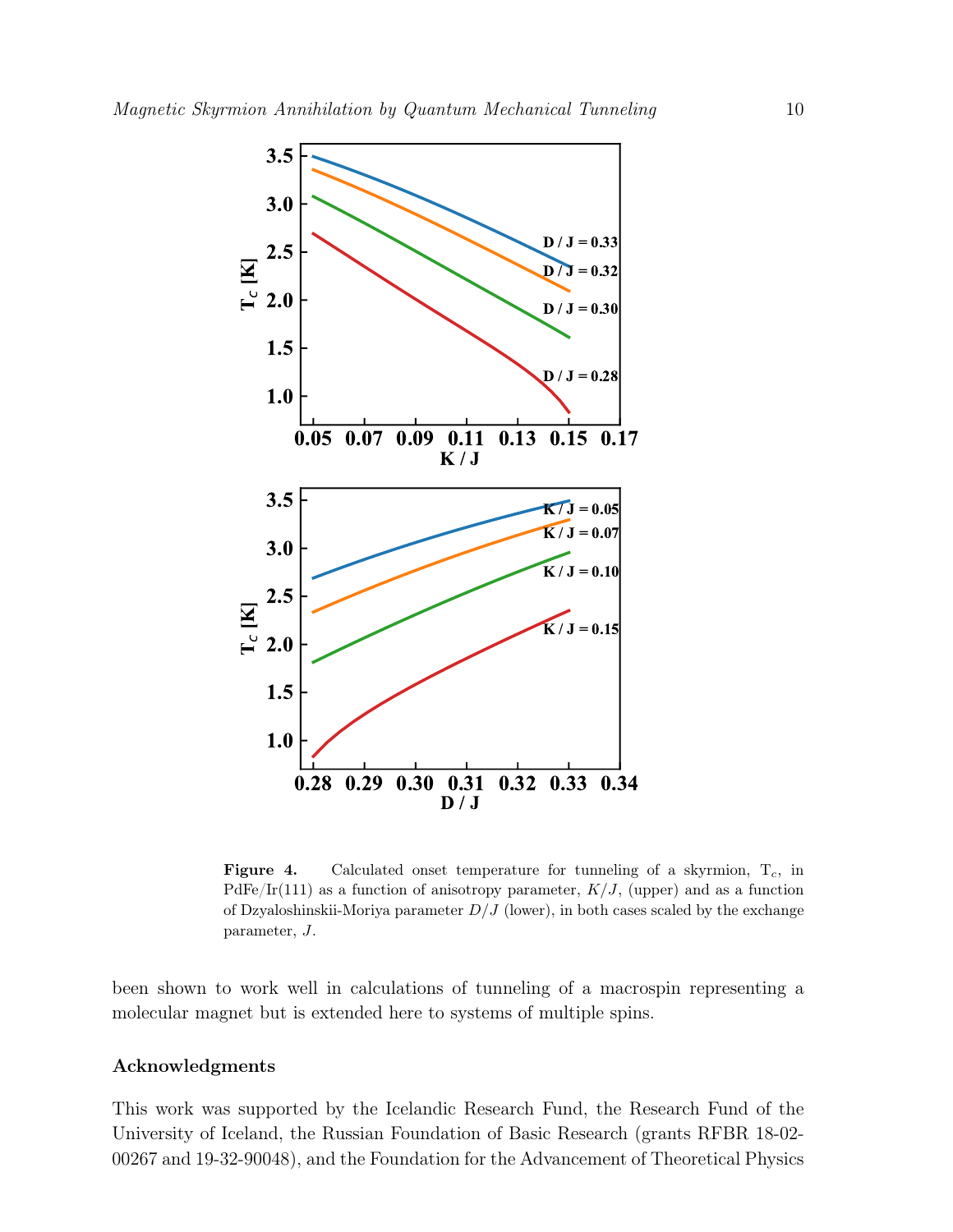

**Figure 5.** Various contributions to the energy of a skyrmion in  $PdFe/Ir(111)$  with respect to the energy of the ferromagnetic state as a function of applied magnetic field in units of Tesla. Even for a field of  $B = 8 T$ , the DMI has a larger magnitude than the exchange interaction and the latter has not reached the Belavin-Polyakov limit of √  $4\sqrt{3}\pi J$  (indicated by a dashed line).

and Mathematics "BASIS" under Grant No. 19-1-1-12-1. PFB thanks the Alexander von Humboldt Foundation for support.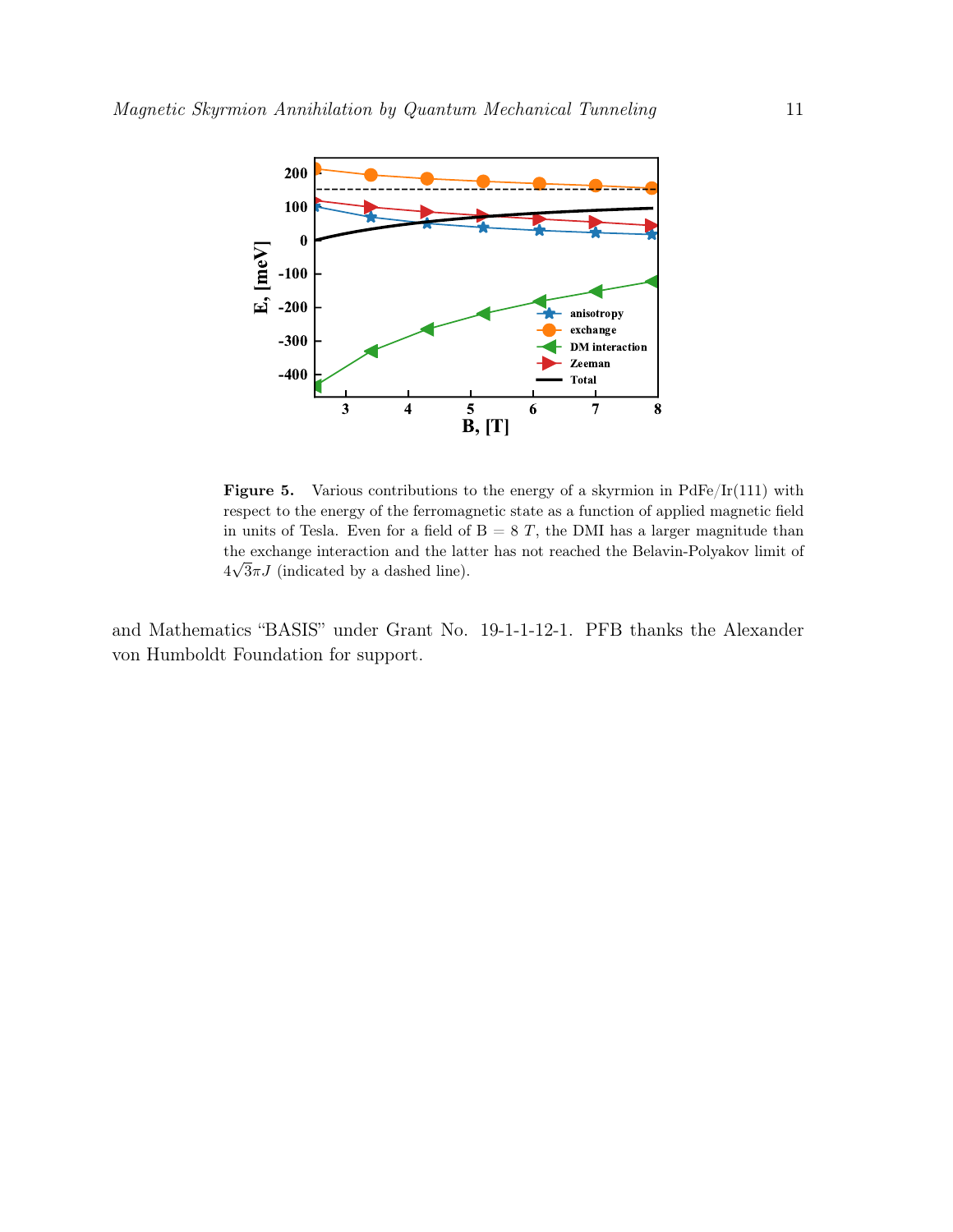- <span id="page-11-0"></span>[1] N. S. Kiselev, A. N. Bogdanov, R. Schäfer, and U. K. Rössler, Chiral skyrmions in thin magnetic films: new objects for magnetic storage technologies? J. Phys. D: Appl. Phys., 2011, 44, 392001.
- <span id="page-11-1"></span>[2] A. Fert, V. Cros, and J. Sampaio, Skyrmions on the track, Nature Nanotechnology, 2013, 8, 152.
- <span id="page-11-2"></span>[3] A. Fert, N. Reyren and V. Cros, Magnetic skyrmions: advances in physics and potential applications, Nature Reviews Materials, 2017, 2, 17031.
- <span id="page-11-3"></span>[4] P. F. Bessarab, V. M. Uzdin, and H. Jónsson, Method for Finding Mechanism and Activation Energy of Magnetic Transitions, Applied to Skyrmion and Antivortex Annihilation. Comp. Phys. Commun., 2015, 196, 335.
- <span id="page-11-4"></span>[5] I. Lobanov, H. Jónsson, and V. M. Uzdin, Mechanism and activation energy of magnetic skyrmion annihilation obtained from minimum energy path calculations, Phys. Rev. B, 2016, 94, 174418.
- <span id="page-11-5"></span>[6] D. Stosic, J. Mulkers, B. Van Waeyenberge, T. Ludermir, and M.V. Milosević, Paths to collapse for isolated skyrmions in few-monolayer ferromagnetic films. Phys. Rev. B, 2017, 95, 214418.
- <span id="page-11-6"></span>[7] V.M. Uzdin, M.N. Potkina, I.S. Lobanov, P.F. Bessarab and H. Jónsson, Energy surface and lifetime of magnetic skyrmions, Journal of Magnetism and Magnetic Materials, 2018, 459, 236.
- <span id="page-11-7"></span>[8] P. F. Bessarab, G. P. Müller, I. S. Lobanov, F. N. Rybakov, N. S. Kiselev, H. Jónsson, V. M. Uzdin, S. Blügel, L. Bergqvist, and A. Delin, Lifetime of Racetrack Skyrmions, Sci. Rep., 2018, 8, 3433.
- <span id="page-11-8"></span>[9] G. P. Müller, P. F. Bessarab, S. M. Vlasov, F. Lux, N. S. Kiselev, V. M. Uzdin, S. Blügel and H. Jónsson, Duplication, collapse and escape of magnetic skyrmions revealed using a systematic saddle point search method, Phys. Rev. Letters, 2018, 121, 197202.
- <span id="page-11-9"></span>[10] I. S. Lobanov, M. N. Potkina, H. Jónsson, and V. M. Uzdin, Truncated minimum energy path method for finding first order saddle points, Nanosyst. Phys. Chem. Math., 2017, 8, 586.
- <span id="page-11-10"></span>[11] P. F. Bessarab, V. M. Uzdin, and H. Jónsson, Harmonic Transition-State Theory of Thermal Spin Transitions, Phys. Rev. B, 2012, 85, 184409.
- <span id="page-11-11"></span>[12] P. F. Bessarab, V. M. Uzdin, and H. Jónsson, Potential Energy Surfaces and Rates of Spin Transitions. Zeitschrift Für Physikalische Chemie, 2013, 227, 1543.
- <span id="page-11-12"></span>[13] N. Romming, C. Hanneken, M. Menzel, J. E. Bickel, B. Wolter, K. von Bergmann, A. Kubetzka, and R. Wiesendanger, Writing and deleting single magnetic skyrmions, *Science*, 2013, **341**, 636.
- <span id="page-11-13"></span>[14] J. Hagemeister, N. Romming, K. von Bergmann, E. Y. Vedmedenko, and R. Wiesendanger, Stability of single skyrmionic bits, Nature Communications, 2015, 6, 8455.
- <span id="page-11-22"></span>[15] A. Kubetzka, C. Hanneken, R. Wiesendanger, and K. von Bergmann, Impact of the skyrmion spin texture on magnetoresistance, Phys. Rev. B, 2017, 95, 104433.
- <span id="page-11-21"></span>[16] S. von Malottki, B. Dupé, P. F. Bessarab, A. Delin, and S. Heinze, Enhanced skyrmion stability due to exchange frustration. Sci. Rep. 7, 12299.
- <span id="page-11-14"></span>[17] Quantum Tunneling of Magnetization – QTM'94, edited by L. Gunther, B. Barbara (Kluwer Academic, Dordrecht) 1995.
- <span id="page-11-15"></span>[18] E.M. Chudnovsky and J. Tejada, Macroscopic Quantum Tunneling of the Magnetic Moment, (Cambridge University Press, New York) 1998.
- <span id="page-11-16"></span>[19] D. A. Garanin and E. M. Chudnovsky, Quantum-classical escape-rate transition of a biaxial spin system with a longitudinal field: A perturbative approach, *Phys. Rev. B*, 1999, 59, 3671.
- <span id="page-11-17"></span>[20] D.A. Garanin and E.M. Chudnovsky, Quantum statistical metastability for a finite spin, Phys. Rev. B, 2000, 63, 024418.
- <span id="page-11-18"></span>[21] S.M. Vlasov S., P.F. Bessarab, V.M. Uzdin and H. Jónsson, Classical to quantum mechanical tunneling mechanism crossover in thermal transitions between magnetic states, Faraday Discuss., 2016, 195, 93.
- <span id="page-11-19"></span>[22] S.M. Vlasov, P.F. Bessarab, V.M. Uzdin and H. Jónsson, Calculations of the onset temperature for tunneling in multispin systems, Nanosystems: Physics, Chemistry, Mathematics, 2017, 8, 454.
- <span id="page-11-20"></span>[23] Instantons describing tunneling between magnetic states at finite temperature, S.M. Vlasov, P.F. Bessarab, V.M. Uzdin and H. JÃşnsson, Nanosystems: Physics, Chemistry, Mathematics, 2017, 8, 746.